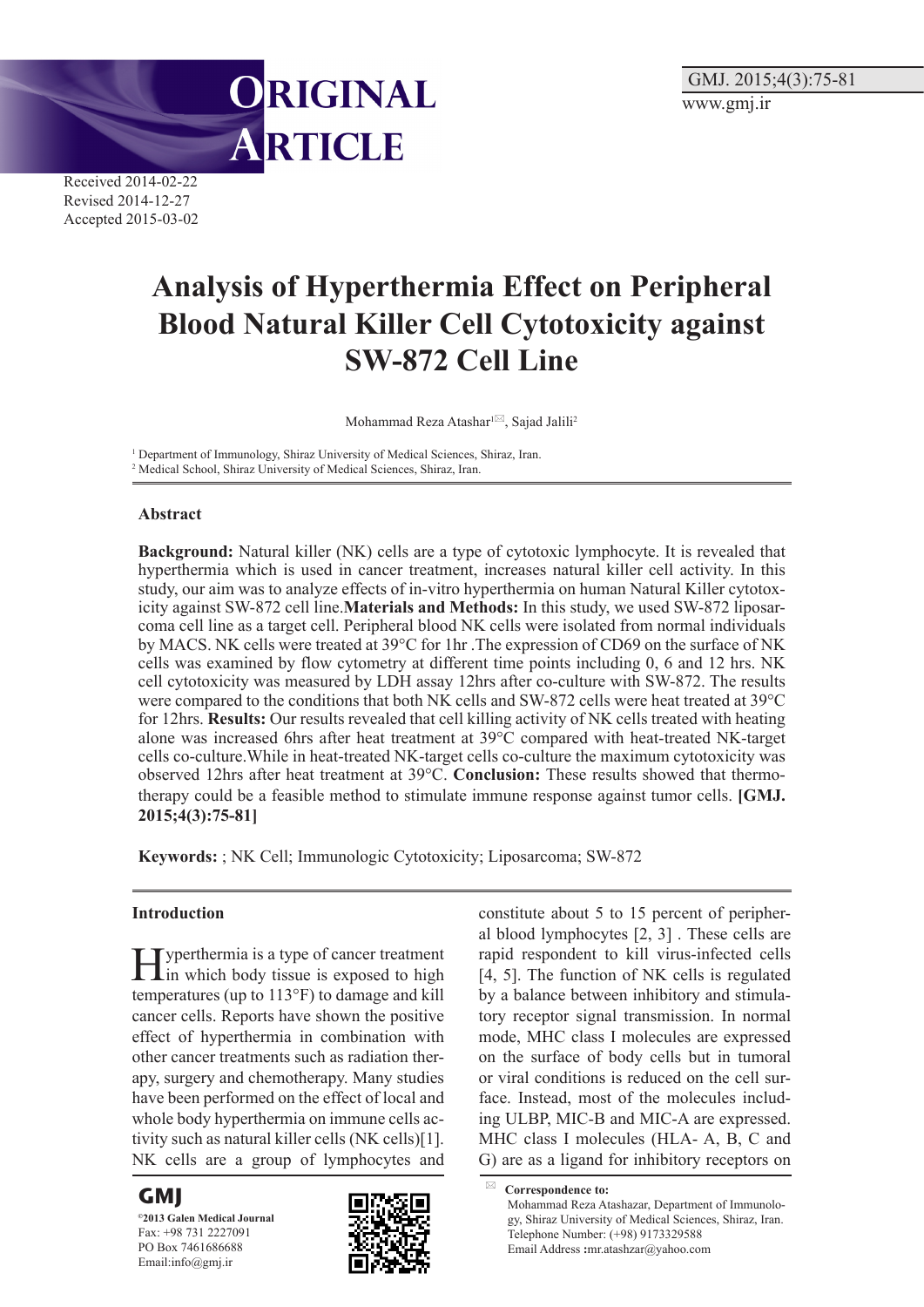NK cells. MIC or ULBP are known as a ligand for stimulatory receptors of NK cells. Tumor cells have small number of MHC class I. When NK cells recognize tumor cells, inhibitory receptors are not activated. Because increasing MIC and ULBP molecules on the surface of tumor cells lead to binding activating receptors to these molecules and NK cells are activated. NK cells apoptosis of target cell through the release of perforin, granzyme and FasL expression [4, 6, 7].

Liposarcoma is one of the malignant soft tissue cancers. It grows in the soft tissue gently and cancer occurs at elder ages specifically more than 40. Nowadays, the only treatment is surgery. Due to problems after surgery, other methods including radiotherapy and thermotherapy are required along with surgery [8,9]. The aim of this study is to investigate the killing ability of NK cells after hyperthermia .NK cells are heated for one hour at temperatures 39°C and 42 °C. The cytotoxicity of these cells in the co-culture with liposarcoma cells line (SW-872) after 0, 6 and 12 hours was evaluated with LHD-release assay kit. LHD is a stable cytoplasmic enzyme that is present in all cells and is released from cytoplasmic membrane damaged in cell culture [10]. CD69 expression on NK cells was determined by flow cytometry as a marker of activation.

#### **Materials and Methods**

#### *Tumor Cell Lines*

Human liposarcoma cell line SW-872 was purchased from cell bank Pasteur Institute of Iran and was cultured in RPMI 1640 medium (Gibco, Karlsruhe, Germany) supplemented with 10% FBS (Biosera, Brighton, UK), penicillin (100 units/ml) and streptomycin (100μg/mL) in a humidified incubator with 5% CO2 at 37°C and 2mM L-glutamine. After 5 passages, cells reached logarithmic phase and harvested by trypsin.

# *Health Donor Selection and Bleeding*

NK cells were isolated from healthy donors and the history was taken from donors because NK cells are activated in infectious viral diseases. 130ml of blood sample was taken in Heparinized syringes and diluted with 80ml

#### RPMI 1640.

## *NK Cell Isolation*

Diluted blood was added to 6 tubes slowly. Each of them contained 15ml ficoll. To reach a volume of 50ml, centrifuge 25min, 2000 RPM and after several time centrifuge are separated from PBMC. NK cells are selected through negative selection in MACS. In this case, the isolation of CD56+CD16+ NK cells is performed in a two-step procedure. First, non-NK cells and CD56+CD16+ NK cells are labeled with a cocktail of biotin-conjugated antibodies against lineage-specific antigens and a cocktail of MicroBeads. Upon subsequent magnetic separation of the cells over a MACS column which is placed in a magnetic field of a MACS Separator, the magnetically labeled cells are retained within the column, while the unlabeled cells run through. In the second step, the target cells are labeled with CD56 MicroBeads and isolated by positive selection from pre-enriched cell fraction using a second column. After determination of cell number, the centrifuges of cell suspension at 300x g for 10 minutes, suspended cell pellet in 40µl of buffer per 107 cells. Add 10µl of NK cell biotin-antibody cocktail per 107 cells. Mix well and keep cold for 10 minutes then add 30 µl of buffer and 20 µl of NK cell microbead cocktail per 107 cells. Mix well and keep cold for 15 minutes. (MACS system, Miltenyi Biotech, Bergisch Gladbach, Germany).

*Determination of Appropriate Concentration and Ratio of Cells for LDH Cytotoxicity Assay*  Cell ranges from 5000 to 50,000 per chamber were chosen. The maximum amount of LDH released was considered as a high control in the presence of Triton and as low control in the presence of medium alone. The maximum difference between OD high control and low control was considered as the optimal cell for determination of the appropriate ratio in target cells. Rates of 10:1, 5:1, 2.5:1 and 1.25:1 were considered for determination of the appropriate concentration in target cell i.e. NK cells.

#### *Heat Treatment*

After target cells reach logarithmic phase, the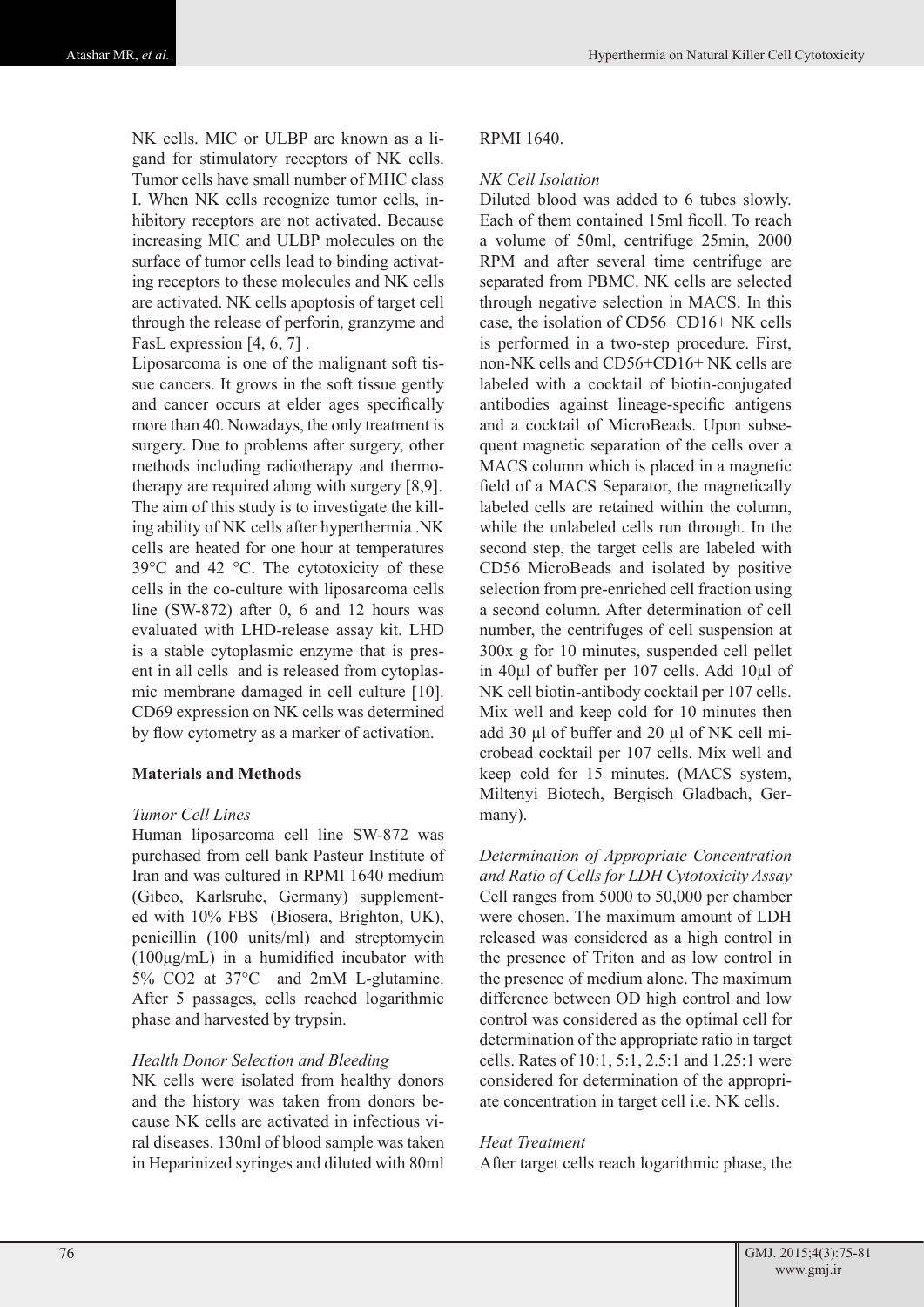cells attached to the bottom chamber after 8hr incubation at 37°C plates were incubated for one hour at a temperature of CO2 between 39 and 42°C with 95% humidity for times 0, 6 and 12 hours after heat .We considered four plate tests for each of temperatures of 39°C and 42°C. We heat NK cells at 39 and 42°C for one hour. Plates were transferred to the incubator at 37°C and co-culture.

#### *LDH Cytotoxicity Assay*

Natural killer cell cytotoxicity activity against cell lines is measured by lactate dehydrogenase (LDH) cytotoxicity detection kit (Roche Applied Science Bavaria, Germany). This method is based on a colorimetric assay to quantify cell death based on LDH released from damaged cells. Target cell lines were cultured at 104 per well for 8 hrs. Then, plates were subject to heat treatment and 105 heat-treated NK cells in 100μL of complete medium containing 5% fetal bovine serum was added to plates and incubated at 37°C for 12hrs. Also effector: target mix was subject to heat treatment. Cell culture plates were centrifuged at 250g 10 minutes. Cell-free culture supernatant was collected. The amount of LDH released from cells was measured by enzymatic reaction. Tests were performed in triplicate. The percentage of cytotoxicity was calculated based on the formula in kit.

#### *Flowcytometry*

The purity of isolated NK cells followed by PE-Conjugated anti-human CD56/CD16 by flow cytometry was achieved at two separated times immediately. To determine the surface expression of CD69 on NK cells, the following monoclonal antibodiy (mAb) was used: FITC Conjugated anti human CD69 (BD Pharmingen™). Cells were incubated with anti-human CD69 and Isotype Control 30min. Data analysis was performed with software Flowjo.

#### *Statistical Analysis*

To compare NK cell cytotoxicity results, GraphPad Prism software and ANOVA test were performed. P<0.05 was considered significant in all experiments.

#### **Results**

#### *Flow Cytometry for the Purity of Isolated NK Cells*

NK cells were isolated and purity was followed by PE-Conjugated anti-human CD56/ CD16 by means of flow cytometry (Figure1).

# *The Effect of Hyperthermia on Expression of CD69 Surface Molecules on NK Cells*

Heat-treated NK cells at 39°C for 1hr and incubated at 37°C at time points 0, 6 and 12 hrs. After heat treatment, expression of CD69 molecule was analyzed by flow cytometry on the surface of these cells. Expression of CD69 increased along with heat treatment at 39°C. After 0, 6 and 12 hours, the rates of expression were 5/46 percent, 13/2 percent and 22/0 percent, respectively (Figures 2, 3).

# *Determination of Appropriate Concentration of Test Cells for LDH Cytotoxicity Assay*

For determination of optimal concentration of cells in each chamber and determination of the greatest amount of released LDH from target cells, the range of cells from 5000 to 50,000 was chosen per chamber. The maximum amount of LDH was considered as a high control in the presence of triton and as a low control in the presence of medium alone. The maximum difference between OD high



**Figure 1.** Flow cytometric analysis of human NK cell purity after isolation by MACS from fresh peripheral blood lymphocytes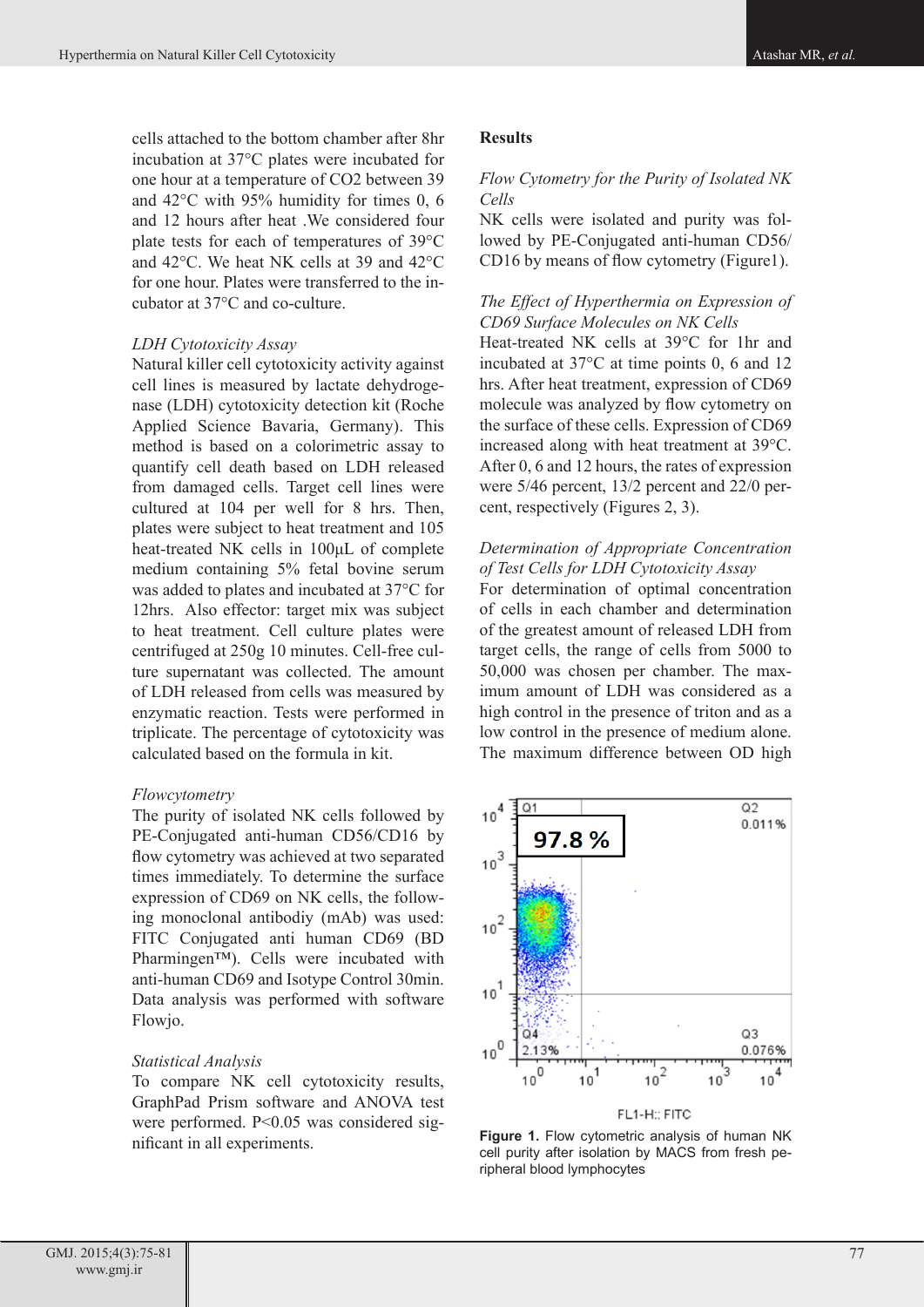control and low control is considered as the optimal cell for determination of the appropriate ratio target cells. 10000 SW-872 cells were chosen for cytotoxicity assay (Table 1).

*Determination of Appropriate Ratio of NK Cells to Target Cells*

For determination of optimal rate of NK cells to target cells, we co-cultured various rates of



**Figure 2.** Analysis of Expression of CD69 on the surface of NK cells in 37 ° C after 0,6 and 12 hours by flow cytometry



**Figure 3.** Analysis of Expression of CD69 on the surface of NK cells after temperature 39 ° C after 0,6 and 12 hours by flow cytometry

| Table 1. Determination of the optimum concentration SW-872 cell line for LDH cytotoxicity assay |  |
|-------------------------------------------------------------------------------------------------|--|
|-------------------------------------------------------------------------------------------------|--|

| Low control | <b>High control</b> | <b>High-low</b> |  |
|-------------|---------------------|-----------------|--|
| 0.842       | over                | ٠               |  |
| 0.585       | over                | ٠               |  |
| 0.257       | 2.136               | 1.871           |  |
| 0.177       | 1.96                | 1.783           |  |
| 0.145       | 1.739               | 1.594           |  |
| 0.912       | 1.118               | 0.206           |  |
|             |                     |                 |  |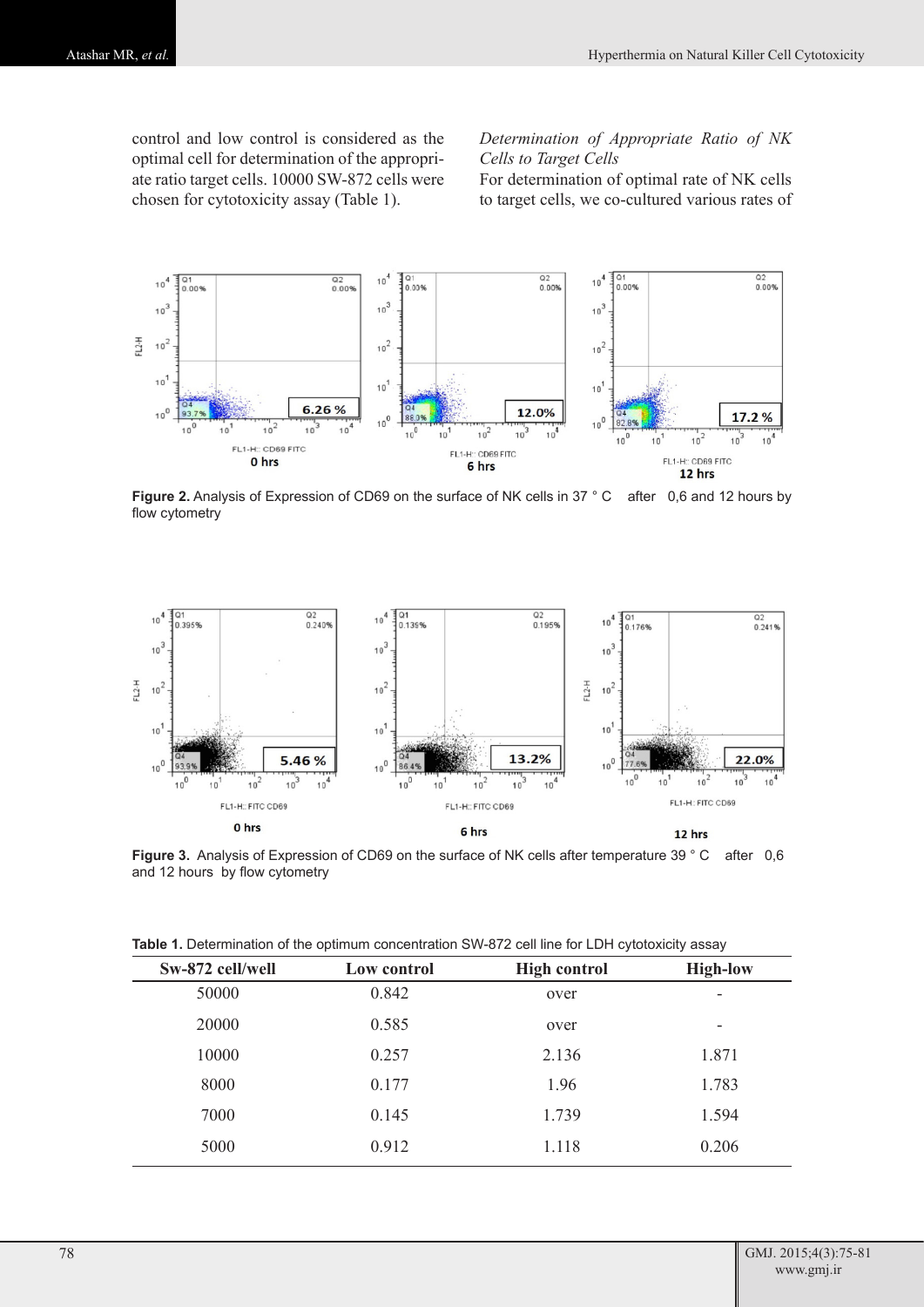NK cells: target cells which were assessed by LDH assay. Ratio of 10:1 was chosen as the optimum rate (Figure 4).

*Effect of Hyperthermia on Peripheral Blood NK Cell Killing Activity against Target Cell Lines SW-872 Heat Treated Using LDH Cytotoxicity Assay*

NK cells in combination with SW-872 cell lines were heat-treated and incubated for 12 hours and mortality was assessed by LDH assay. Results showed that the cell killing activity of NK cells treated with heating alone 6hrs after heat treatment at 39°C was increased (P<0.05). Moreover, heat-treated NK-target cells at a temperature of 39°C shown 12hrs after heat treatment at 39°C compared with 37°C maximum LDH released was seen (Figure 5) .



**Figure 4.** Determination of the appropriate ratio of NK cells to target cells. LDH Cytotoxicity Assay. This assay was used to compare different ratio



**Figure 5.** Study of NK cell cytotoxicity against target cell following thermal treatment 39 ° C NK cells treated with heating alone (A) and heat treated in combination with SW-872 cells (B).

#### **Discussion**

Many studies have been conducted on the effects of hyperthermia on immune system, but molecular mechanisms of temperature are unknown. NK cells of the immune cells are activated by physiological stress, oxidative agents, fever and temperature. NK cells are the most effective cells against cancer cells. Many studies have shown that hyperthermia increases the activity of the immune system and that heat shock increases tumor antigenicity by enrichment of NKG2D ligands on tumor cells [11-13]. Although other studies reported diminished NK cell cytotoxicity after hyperthermia [14-16], in a study conducted by Burd R in 1998 the mice were transplanted by human breast tumor cells and treated at 39°C and 40°C. They have shown tumor growth had been suppressed at 37.5°C compared with controls [17]. Another study showed that cytotoxic activity of NK cells had increased in mice with erythroleukemia under wholebody hyperthermia 40°C and 39.5°C for a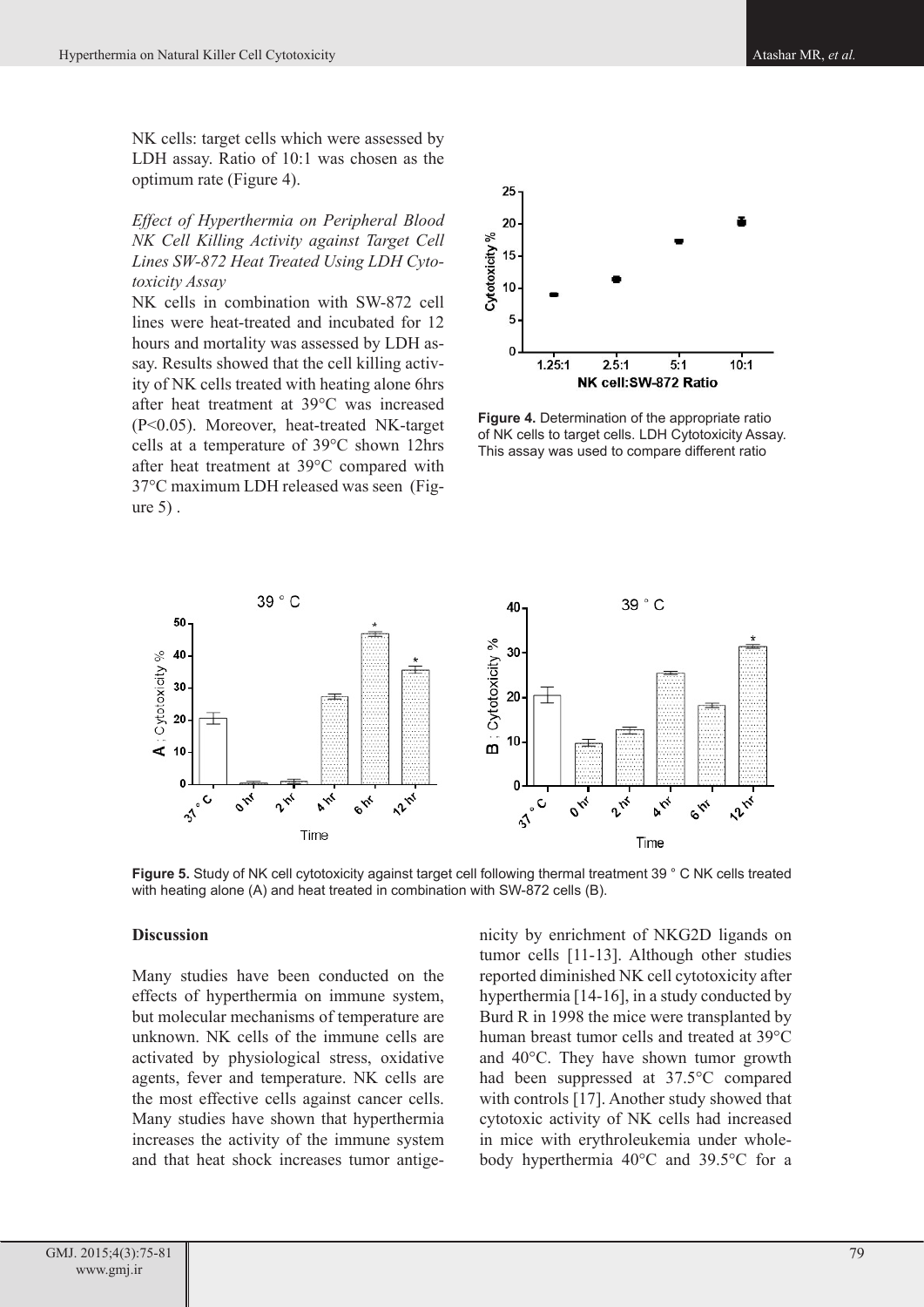half hour. Response rate in combination with hyperthermia and radiotherapy of tumors was 89% while it was 27% in the patients who had received only radiotherapy [18] . Also in 1994, a study on 41 patients with head and neck tumors showed the combination of hyperthermia and radiotherapy. It will lead to increased recovery of 41% to 83% [1] . In contrast with these results, some others have shown declining killing activity of NK cells to hyperthermia. In 1996 Singh.V showed reducing cytotoxic activity of NK cells at high temperature of 38.5°C [19] . Azocar J. et.al (1982) showed that heat-treated NK cells and K-562 target cells decreased cytotoxic activity of these cells at temperatures 38.5°C and 40°C [14] . In 1983, it was demonstrated that NK cells isolated from the blood of healthy people were extremely sensitive to heat. Cr-51 release test results showed a reduction in NK cell function at 42°C in comparison with 37°C [20]. NK and LAK cells cytotoxicity was evaluated by Fuggetta M. He showed decreased cytotoxicity in LAK cells receiving temperature 42ºC for one hour [12] .

To evaluate the cytotoxic activity, NK cells were treated with heating alone and co-cultured with SW-872 cells. Also, NK cells and target cells treated with heat were co-cultures. Lactate dehydrogenase enzyme (LDH) released from damaged membranes of target cells, is related to the final stages of apoptosis .The results of heat treatment in comparison with control at 37°C showed NK cells which were treated with heating alone at 39°C, increase killing activity (P<0.05) 6hrs after heat treatment significantly. After NK cells target cells combination heat treated at 39°C, the highest fatality rate cytotoxicity was at 12 hours after thermal treatment than 0, 4 and 6

hours (p<0.05). Based on these results, SW-872 cells with heating alone and then cultured with NK cells did not increase cell killing activity. Interaction between two cells in co-culture, expression of some receptors on the cell surface and cytokine secretion will affect the killing activity of NK cells. 12 hours after thermal treatment, an increase of maximum cytotoxicity activity was observed  $(p<0.05)$ . The cause of difference between previous results and our results is related to the temperature and duration of heat treatment and tumor cell origin. The primary resistance of tumor cells to NK cells and CTL is because of the decrease in expression of most genes activating immune system at the early hours after hyperthermia [21, 22]. Interaction between tumor cells and NK cells, their mutual impact and temporary resistance are proved in this study.

## **Conclusion**

This study demonstrated hyperthermia would increase cell activity in vitro. To accomplish better results, experiments should be performed on laboratory animals.

# **Acknowledgements**

This work was performed in partial fulfillment of the requirements for MSc degree in Immunology (Mohammad Reza Atashzar) and was supported by a grant from Shiraz University of Medical Sciences (Grant no. 90-5891).

#### **Conflicts of Interest**

Authors have no financial conflict of interest.

# **References**

- 1. Palazzi M, Maluta S, Dall'Oglio S, Romano M. The role of hyperthermia in the battle against cancer. Tumori. 2010;96(6):902.
- 2. Lanier L PJ, Hackett Jr J, Tutt M, Kumar V. Natural killer cells: definition of a cell type rather than a function [published

errata appear in J Immunol 1987 Feb 1; 138 (3): 996 and 1987 Apr 15; 138 (8): 2745]. The Journal of Immunology. 19869,-2735;(9)137

3. Cho D, Campana D. Expansion and activation of natural killer cells for cancer immunotherapy. The Korean